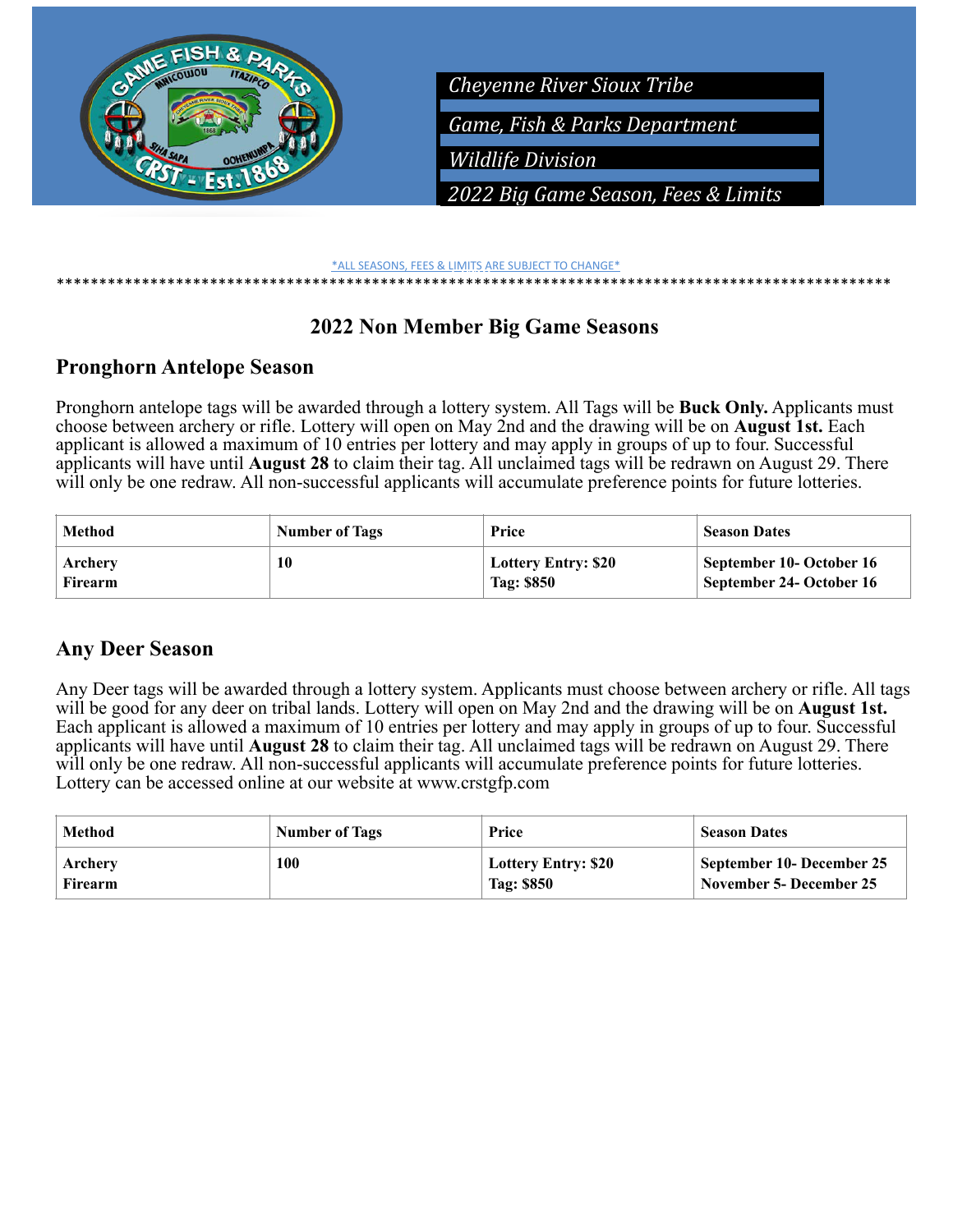#### **2022 Big Game Hunting Requirements**

- I. **Eligibility:** Big game hunters for 2022 must meet the following requirements to be eligible for a license:
	- a. An enrolled member of the Cheyenne River Sioux Tribe aged 12 years and older; must have taken or take a safety course and for the youth must have adult supervision with them at all times.
	- b. An enrolled member of another Federally Recognized Tribe who is married to a member of the Cheyenne River Sioux Tribe.
	- c. A person not enrolled in the Cheyenne River Sioux Tribe.
- II. Tribal members may obtain **either one (1) mule deer license OR one (1) white-tailed deer license OR one (1) "Any Deer" License**. In addition to the one (1) deer license, you may also obtain one (1) pronghorn antelope license.
- III. **Sex restrictions**: White-Tailed Deer: None, Mule Deer: None
- IV. **Antler point restrictions**: None

# **V. Hunter Authorization:**

- a. Only CRST tribal members are allowed to request a designated shooter.
- b. Only CRST tribal members are allowed to be designated shooters.
- c. Individual authorized MUST be over 16 years old or older.
- **d. A "Designated shooter is only allowed an antlerless deer for a legalharvest.**
- e. Designated shooter must carry with them your license/tag and authorization form at all times while hunting.
- f. Maximum of five (5) hunter authorizations per hunter at one time. Upon receipt of completed harvest report cards, hunter may obtain an additional 5.
- g. Designated shooter must fill out and return a harvest report card.
- VI. Individuals must have a signed letter authorizing them to pick up another person's license.

## VII. Hunter orange is required.

- VIII. You may not transfer a license from one individual to another.
- IX. You may not transfer a license from one species to another.
- X. Absolutely no refunds.
- XI. All non-members must obtain permission from the range unit lessee tohunt.
- XII. Close all gates that you open.
- XIII. No open fires are allowed.

### **Cheyenne River Sioux Tribe Hunting, Fishing & Outdoor Recreation Code**

#### **Section 13-1-17: General Licensing & Hunting Regulations**

- I. License Required It shall be unlawful for any hunter within the exterior boundaries of the Cheyenne River Sioux Reservation, to hunt, fish or trap without the appropriate Tribal license.
- II. Subsistence Hunting License A Tribal member who demonstrates a need for meat (big game) in order to feed his/her family may request a subsistence hunting permit. The Tribal member must have exhausted all other means of obtaining food, including the food stamp program and General Assistance. Upon investigation, the Director may approve a subsistence hunting license. Department personnel will shoot the animal and provide the carcass to the Tribal member.
- III. License Misrepresentation It shall be unlawful for any person to misrepresent identity, age, disability or tribal membership status while purchasing a tribal license or permit.
- IV. License Transfer or Alteration It shall be unlawful for anyone to alter or change in any way, any tribal license, tag or permit after being issued by the Department or its authorized vendor. Tribal licenses shall be valid only for the person whose name appears on the license and/or permit, except in the case of permits issued to elderly or disabled Tribal members. Elderly, disabled and members may transfer their hunting privileges to another Tribal member by the means of a hunting authorization form approved by the Department.
- V. Hunting Under the Influence It shall be unlawful for any person to hunt while under the influence of intoxicating liquor or any narcotic or dangerous drug.
- VI. Trespass It shall be unlawful for non-members to hunt fish or trap on private or leased land without permission from the owner or lessee.
- VII. Destruction of Fences It shall be unlawful for any person to cut, run through, tear out, take down and leave down fences, or leave gates open, or in any way destroy gates and fences on any lands on the Cheyenne River Sioux Reservation. In addition to the penalty provided for violating this provision, any person found by the court to have committed such violation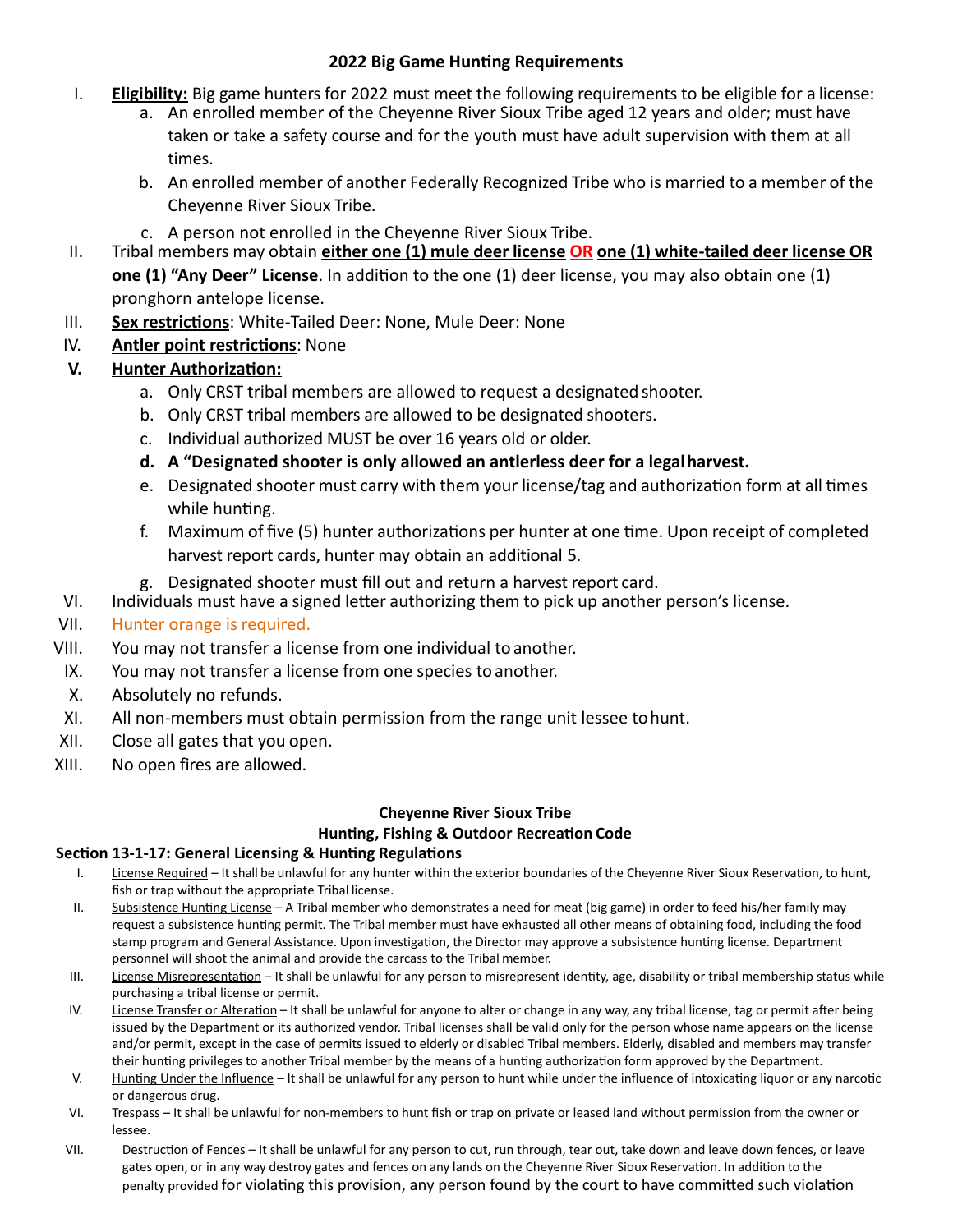may be held liable for damages resulting from such violation.

- VIII. Destruction of Property It shall be unlawful for any person to shoot at, deface, damage, remove or cause to be damaged, destroyed or removed, any property owned, controlled or operated by the Department or Tribe; or to shoot, shoot at, damage, destroy, or remove any road signs placed upon any of the roads or highways of this Reservation.
- IX. Hunting From a Vehicle It shall be unlawful for any person to hunt while in or on a motor vehicle or any conveyance attached thereto, while on a public highway or in a field of unharvested grain, except as otherwise provided herein.
- X. Protruding Guns It shall be unlawful for any gun or firearm to protrude from any motor vehicle or conveyance while on a highway or public road, within the exterior boundaries of the reservation, except otherwise provided herein. Licensed handicapped hunters are exempt from this provision.
- XI. Harassing Wildlife It shall be unlawful for any person to scare, chase, harass, disperse, rally or otherwise disturb any wildlife by means other than legal hunting methods, and in the ordinary course ofhunting.
- XII. Spotlighting Artificial Light No person shall shine a spotlight, headlight or any other artificial light on a highway or in a field, pasture, forest or prairie to spot, locate, take or attempt to take or hunt any game, or wild animal while having in his possession or control firearm, bow or other implement with which game could be killed. Provided, however that a person on foot may use a hand-held light to take raccoons after they have been treed.
- XIII. Hunting from Airplanes It shall be unlawful to hunt from an airplane or any form of aircraft or glider within the exterior boundaries of the Cheyenne River Sioux Reservation.
	- a. It shall be unlawful to assist in any way, hunters on the ground with the aid of an aircraft, to spot wildlife for the purpose of making it less difficult to harvest wildlife, or to disturb, rally, drive, stir-up or otherwise harass game, or other species of wildlife with an airplane.
	- b. It shall be unlawful to hunt big game, predators, furbearers and waterfowl on the same day that one has flown an aircraft over, around or through the Cheyenne River Sioux Reservation.
- XIV. Use of Mobile Radios It shall be unlawful for any person to use a mobile radio from either base stations or vehicles, to facilitate the harvest of any form of wildlife on the reservation.
- XV. Retrieval of Game It shall be unlawful for any person to capture, injure or kill any wildlife and thereafter abandon or fail to dress or care for the same where the carcass is reasonably accessible.
	- Unarmed Retrieval Hunters may retrieve lawfully taken wildlife from private or public lands (except national wildlife refuges closed to such entry) if they are unarmed and retrieve on foot. This section shall not be construed to limit the civil remedies available to any landowner.
	- b. Unarmed Retrieval of Big Game Hunters may use all terrain vehicles (ATV) to retrieve big game (deer/antelope only). Firearms/archery equipment are prohibited on all terrain vehicles (ATC, etc.).
- XVI. Selling It shall be unlawful for any person to sell fish or wildlife, except as otherwise provided by Tribal law. However, upon the removal of the edible portion, whether for subsistence, religious or ceremonial use, raw or tanned hides and other animal parts may be sold, traded or bartered.
- XVII. Waste It shall be unlawful for any person to fail to keep and transport from the field the edible portion of the wildlife for human consumption of any wildlife taken by such person.
- XVIII. Unlawful Possession It shall be unlawful for any person at any time to have in his possession or under his control, any bird, animal, fish or any part thereof, which has been unlawfully taken on the Cheyenne River Sioux Reservation, this State or any other State or Indian Reservation, which has been unlawfully transported into this reservation.
- XIX. Possession During Closed Season It shall be unlawful for any person at any time to have in his possession or under his control, any bird, animal, fish or any part thereof, is by the law of the Cheyenne River Sioux Tribe declared to be unlawful, this shall be prima facie evidence that such taking or killing has occurred during the closed season.
- XX. Hunting Within Posted Tribal Wildlife Reserves It shall be unlawful to hunt or fish within a posted Tribal wildlife reserve or to enter such reserve for the purpose of hunting, fishing or trapping (as evidenced by the possession of the accoutrements thereof, e.g., firearms, fishing equipment and/or traps) or to possess any undomesticated animal or bird or part thereof while within a posted Tribal wildlife reserve.
- XXI. Hunting, Fishing, or Trapping on Indian Land whoever, without lawful authority or permission, willfully and knowingly goes upon any land that belongs to any Indian or Indian Tribe, band or group and, either are held by the United States in trust or are subject to a restriction against alienation imposed by the United States, or upon lands of the United States that are reserved for Indian use, for the purpose of hunting trapping or fishing thereon, or for the removal of wildlife, peltries or fish there from, shall be fined not more than
- \$200.00 or imprisoned not more than ninety days, or both, and all wildlife, fish and peltries in his possession shall be forfeited. XXII. Only Those Signs Provided By The Department May Be Used To Post Tribal Trust Lands - Individually owned allotted lands may be posted at the discretion of the Indian land owner at the owner's expense.
- XXIII. Species of Special Concern The following species populations are of special concern to the Tribe because of possible low numbers or infrequency of observation: (see the current Tribe's Endangered/Threatened/Species of concern list)
- XXIV. Closed Areas It shall be unlawful to hunt road right-of-ways or within 660 feet of any occupied dwelling, church, school house or livestock.
- XXV. Daily Limits No person shall take more than one daily limit on any one day, or exceed more than one daily limit while in the field or while returning from the field to one's car, hunting camp, home, etc.
- 
- XXVI. Possession Limit The maximum number of wildlife permitted to be possessed at any one time.<br>XXVII. Predator Control/Hunting The Department is authorized to establish a predator control program and hunting regulati proclamation
- XXVIII. Hunting From A Recreational Vehicle It shall be unlawful for any person to hunt from any all terrain (ATV) or other motorized vehicle designed for or capable of travel over unimproved terrain or snow with low pressuretires.

#### **Section 13-1-19: Big Game Provisions**

I. General – It shall be unlawful for any big game to be hunted or harvested by any method other than prescribed in this code.